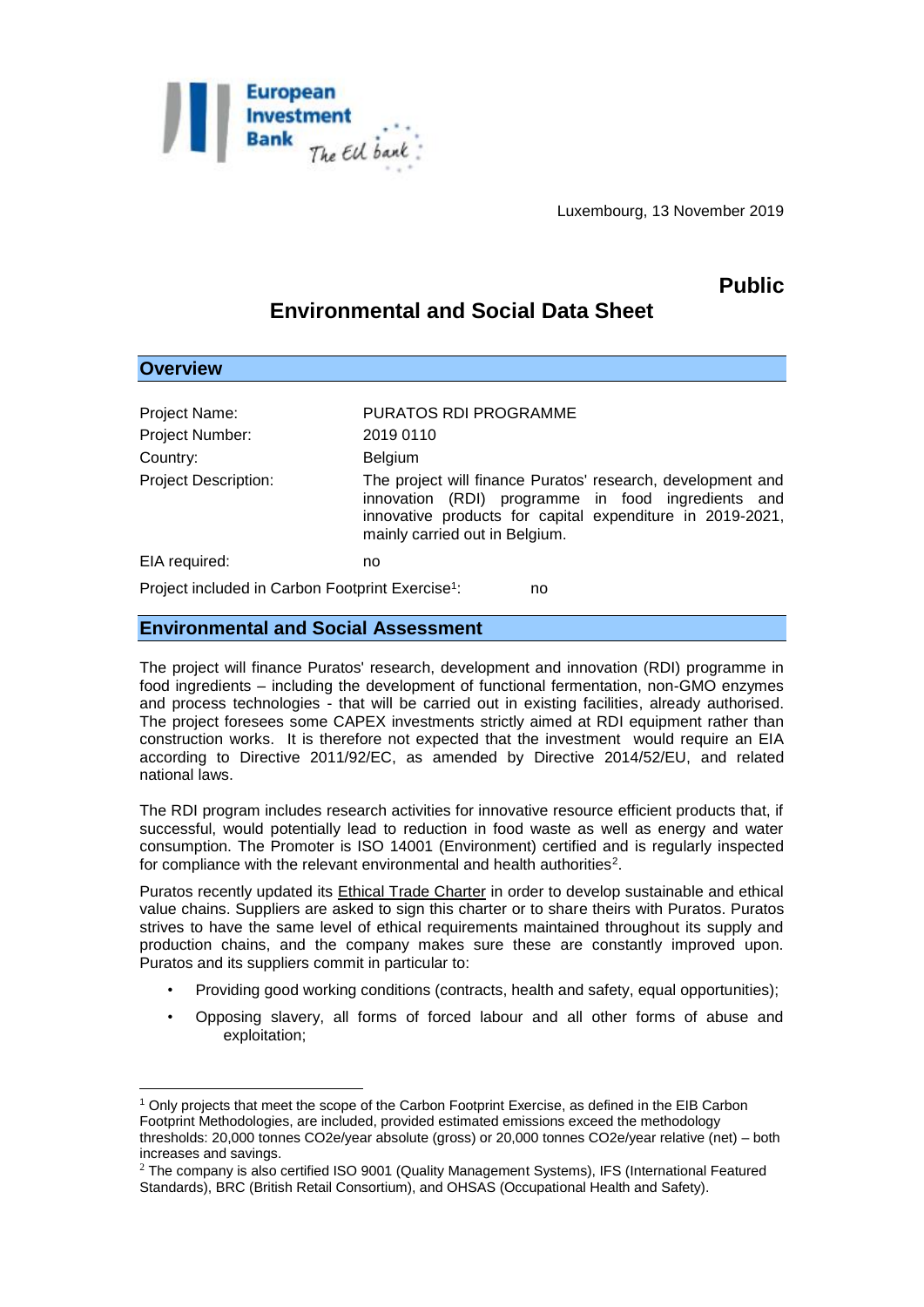

Luxembourg, 13 November 2019

• Maintaining an open dialogue with the local authorities, in particular those in charge of environmental conservation.

Puratos is implementing its Local Fruit Sourcing Programme, covering different aspects such as good social, economic and environmental practices, as well as quality and traceability practices. The promoter is actively selecting and accompanying fruit farmers that want to affiliate with this programme. The contracts are signed directly with the producers or with the processors for the fruits needing a pre-processing step. New supply chains have been put in place in Mexico, with close collaboration with local strawberry and pineapple producers. In addition to the social commitment, this activity improves the quality of the raw materials used.

Furthermore, with the aim of mitigating its supply chain risks, the Promoter has subscribed to a series of specific sustainability certification schemes:

- since 2010, Puratos is a member of the Roundtable for Sustainable Palm Oil (RSPO), which is the most broadly recognised palm oil certification system);
- in 2012 Puratos became a founding member of the Belgian Alliance for Sustainable Palm Oil (BASP)<sup>3</sup>;
- in 2018, Puratos became a member of Beyond Chocolate<sup>4</sup>, a partnership sponsored by the Belgium Government that aims for sustainable Belgian chocolate.

#### **Other Environmental and Social Aspects**

Clear performance indicators for energy efficiency, water savings and waste reduction are set and periodically monitored by the Promoter. Long-term objectives include being carbon neutral on direct operations (2025) and having a balanced and sustainable water management by reducing water consumption and improving the quality of water discharge (2030).

The promoter has put in place in its major supply countries Cacao-TraceTM, a sustainable cocoa supply programme that helps farmers to obtain the highest possible income and to manage their plantations with greater autonomy. Puratos provides training to farmers in best farming practices and shares a quality premium of Euro 0.10 for every kg of Cacao-TraceTM chocolate sold. The Cacao-TraceTM programme is independently audited and certified by Bureau Veritas.

Long-term objectives for responsible sourcing are complemented with measures to favour raw materials, packaging, equipment and services that are environmentally friendly, benefit society, and give value for money over their lifecycle; and to favour suppliers who share Puratos vision of sustainability and who work towards maintaining a more sustainable supply chain.

### **Conclusions and Recommendations**

Overall, the project can be classified as acceptable with positive or no residual impact, and with potential health and social benefits for the society. It is therefore considered acceptable for EIB financing in environmental and social terms.

**Disbursement condition** None

1

<sup>3</sup> <https://www.befair.be/en/content/belgian-alliance-sustainable-palm-oil>

<sup>&</sup>lt;sup>4</sup> [https://diplomatie.belgium.be/en/newsroom/news/2018/beyond\\_chocolate](https://diplomatie.belgium.be/en/newsroom/news/2018/beyond_chocolate)